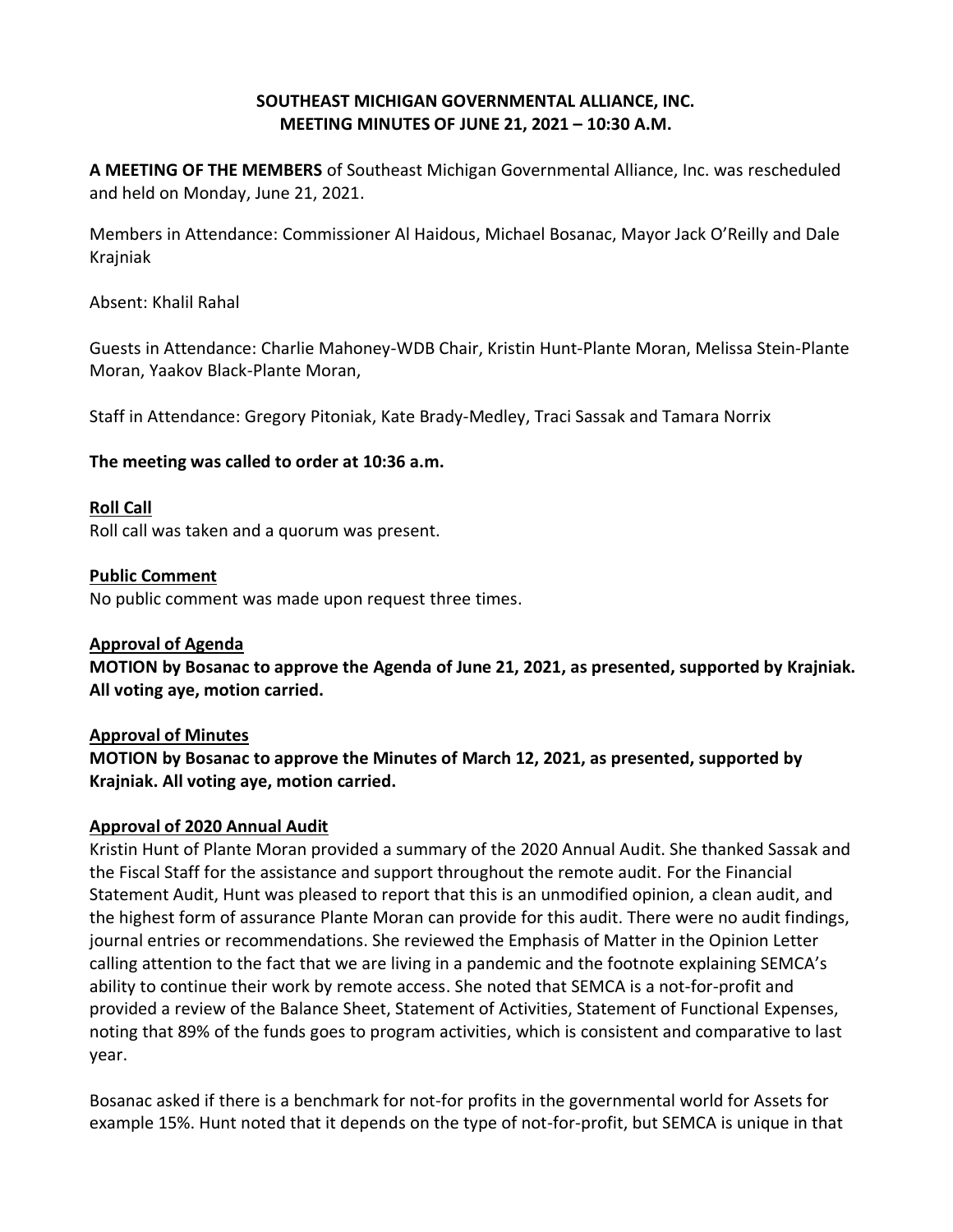most of the funding received does not allow for profit and comes in weekly and goes out weekly. Bosanac also inquired if a two or three-year trending view balance sheet option is available. Hunt advised if the Board prefers this option, Plante Moran can explore it for next year. The June 30<sup>th</sup> filing requirement would make it difficult for this year. The report is on file.

## **MOTION by Bosanac to accept the Financial Statement Audit as presented, supported by Krajniak. All voted aye, motion carried.**

Yaakov Black of Plante Moran covered the letters pertaining to Schedule of Expenditures of Federal Awards (SEFA), the Internal Controls as it relates to financial reporting and compliance and the Applicable Compliance Letter for the two major federal programs, TANF Cluster and Unemployment Insurance Grant. There were no findings for the three areas or material weaknesses in Financial or Single Audits. Report is on file.

# **MOTION by Bosanac to accept the Single Audit as presented, supported by Krajniak. All voted aye, motion carried.**

**MOTION by Bosanac to accept the communication from Plante Moran to those charged with governments as presented, supported by Krajniak. All voted aye, motion carried.**

# **Approval of 2020 403(b) Annual Audit**

Melissa Stein of Plante Moran reviewed the Financial Statements for the 403(b) audit. This is a Limited Scope Audit of the Plan. They do not audit procedures over the investment information, because it is certified as being complete and accurate by the provider Nationwide. There are excluded assets again this year that are covered in Footnote 3 of the Report, which pertain to individuals that made contributions to this plan and separated from employment before 2009. Stein thanked Traci for her diligence in working closely with Nationwide to make sure they received the information necessary to complete a timely audit.

Lastly, Stein covered the Schedule of Assets Held at End of Year and the Schedule of Delinquent Participant Contributions. Stein discussed the DOL's strict regulations to remit employee contributions to the Plan. The February and March 2020 payments, during the bank reconciliation, SEMCA noted that the contribution checks submitted within SEMCA's normal five days were not reconciled, and fiscal was able to determine that the checks had not arrived from the postal service. In response, a new check was issued and received by the Plan, but still must be reported. There is a correction process which would determine the amount of earnings that would have been made had that deposit been received by the Plan in its normal time frame and the contribution to correct it would be for the lost earnings by the participants. The draft End of Audit Letter has not been completed because of a question Plante Moran still needs to resolve with Nationwide, but the late contributions would be an item addressed in the letter.

Krajniak referred to Page 32 under Investment Income and asked if there is a reason why it is broken down between interest and dividends and net realized and unrealized gains and investment. Stein noted that this is a requirement set by the USDOL. He also asked if the performance by Nationwide is reasonable for their investment return? Stein noted the income is consistent with market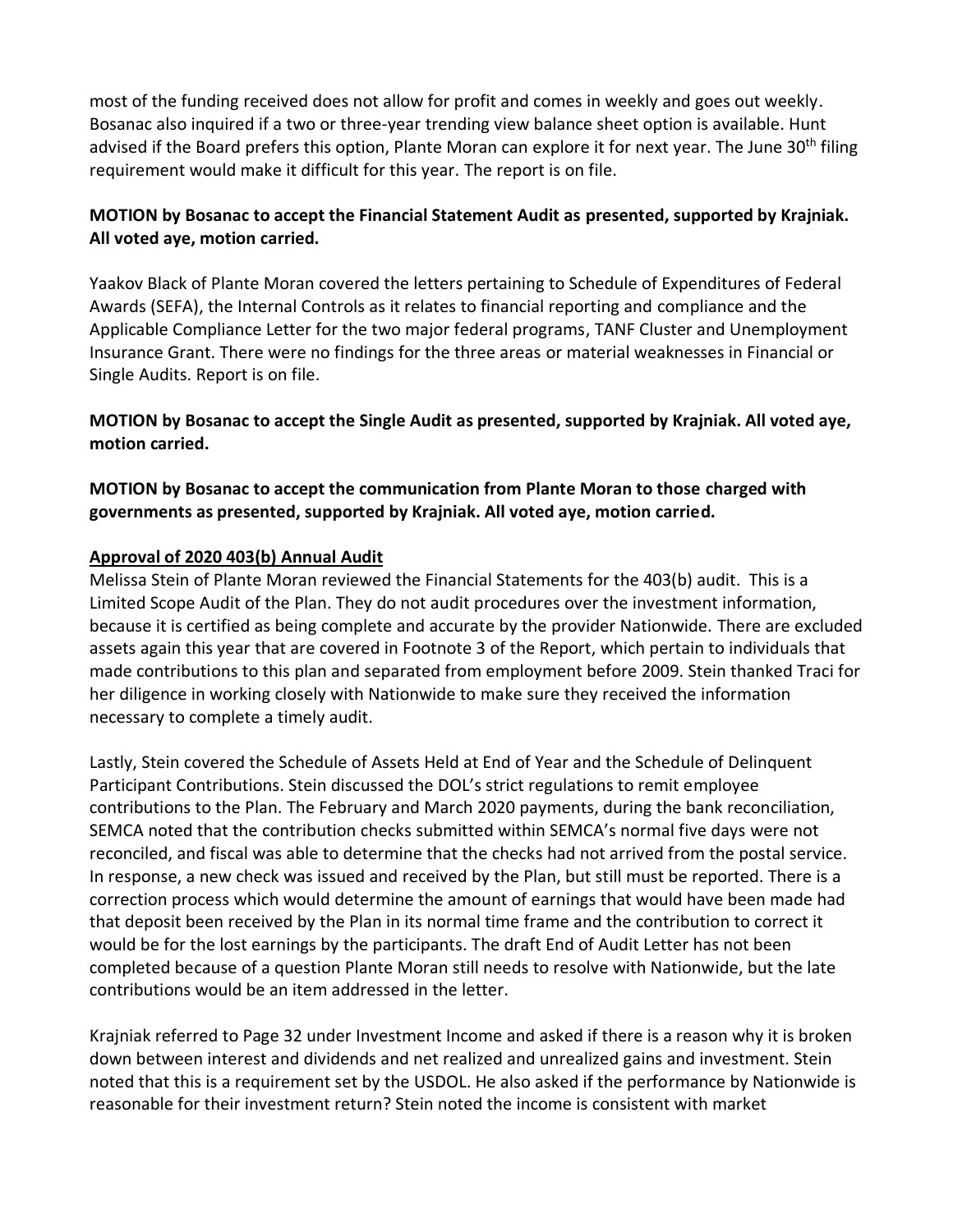performance and the investments offered by Nationwide would be determined by the risk taken for the Plan.

Bosanac inquired if wiring the funds should be used versus utilizing the postal service, and on the delayed contribution what if there was a loss because the market went down? Sassak noted that the Plan is a Legacy Plan and cannot be set up for electronic transfer so payment by check is the only option with the reports SEMCA must submit. Sassak noted the challenges with the Plan and one option is to rebid for a new Plan. The Benefits Advantage, a third party administer, will be providing the calculations for the late payments. Bosanac noted that a new service should be considered, and Nationwide's performance measured against other products. Pitoniak and Sassak noted that they will be looking at this further and consider an RFP in the next 60 days with the help of a consultant. Haidous also noted that a letter should be sent to the company's senior level advising them as to why we chose to leave, and the poor service provided.

# **MOTION by Krajniak to approve the 403(b) Annual Audit as presented, supported by Bosanac. All voting aye, motion carried.**

Haidous thanked the Plante Moran team for their professionalism and well-presented report, and the SEMCA team for their hard work.

# **Approval of Reappointment to the Workforce Development Board and Appointment of Alternate**

The SEGA board was presented with a list of Workforce Development Board members that have terms expiring on June 30, 2021. Chair Charlie Mahoney received confirmation that each have agreed to remain on the board for an additional three-year term beginning July 1, 2021 through June 30, 2024. The Workforce Development Board is seeking approval for Connie Carroll-United Way of Monroe/Lenawee Counties and her Alternate Laura Schultz Pipis, Jason Evers-Wayne RESA, Chris LaJoy-LaJoy Group, Inc. and his Alternate Todd LaJoy, Wanra Pearson-PNC Bank, Khalil Rahal-Wayne County, Sean Sims-State of Michigan/Workforce Development and Malin Wagner-L & M Educational Services, LLC.

Furthermore, Henry Ford Health System has nominated Shavonne Brown to serve as Alternate to Beth VanSteenkiste, but her nomination arrived prior to the Workforce Development Board Meeting scheduled for July 21, 2021.

**MOTION by Bosanac to approve the reappointments to the Workforce Development Board as presented for a three-year term beginning July 1, 2021 through June 30, 2024, and furthermore, approve Shavonne Brown of Henry Ford Health System-Wyandotte Campus as Alternate to Beth VanSteenkiste subject to concurrence by the Workforce Development Board at their July 21, 2021 meeting, supported by Krajniak. All voted aye, motion carried.**

## **Receive and File 2020-2021 Revised Corporate Budget**

Pitoniak provided a summary of the revised corporate and administrative budgets for June 2021 compared to the previously reviewed budgets of February 2021, with modest changes overall. The SEMCA budget has remained stable. Column B shows a differential of approximately \$2.5 Million, which comes from the WIN budget. The potential Administrative Budget went down about \$80,000 and adjustments were made for the potential loss. There were no questions. The report is on file.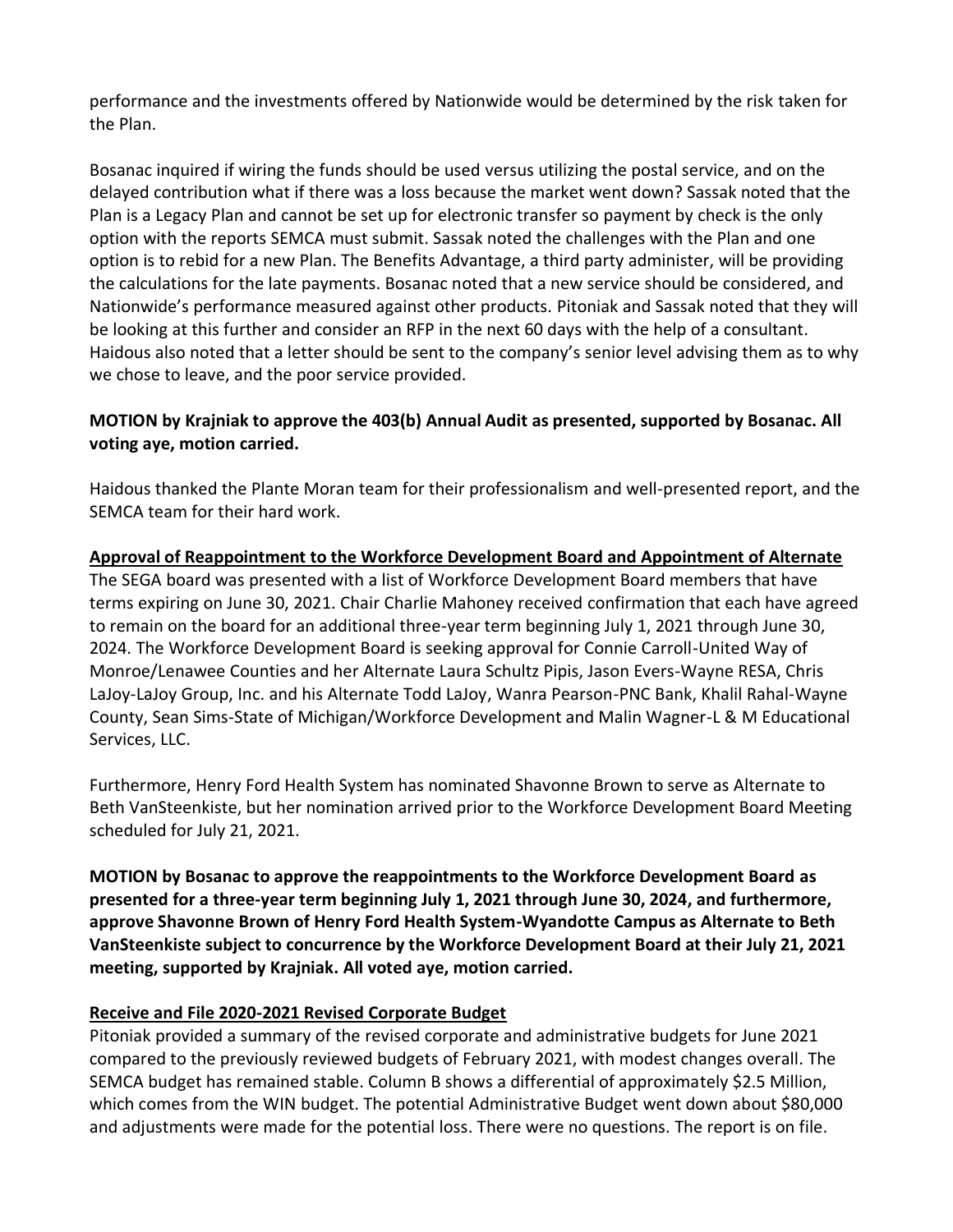**MOTION by Bosanac to receive and file the 2020-2021 Revised Corporate Budget as presented, supported by Krajniak. All voting aye, motion carried.**

### **CEW SEGA Board Appointment**

Krajniak noted that he retired from the City of Grosse Pointe Park about a year and a half ago but was asked to remain on the SEMCA Board. Because he is frequently out-of-town, he has decided to step down and has asked the Conference of Eastern Wayne (CEW) to appoint a replacement for him, namely Steve Poloni, City Manager at the Village of Grosse Pointe Shores. For convenience, Poloni resides in Taylor. Krajniak suggested this change in the spring and reminded the CEW recently to place this matter on the next agenda. Krajniak will remain on the SEGA Board until the CEW is able to vote and will provide the resolution from the meeting and a copy of Poloni's resume once completed. He noted that he was not familiar with the organization when he first started but realized immediately the quality of the individuals behind SEMCA, and it has been a pleasure to serve on its Board. Haidous, Pitoniak and Bosanac noted that they have enjoyed working with him. They thanked Krajniak for his dedication to SEMCA and professionalism over the years and wished him well in the future.

### **Federal/State/SEMCA Update**

SEMCA shared the invite to SEMCA's 25<sup>th</sup> Anniversary Celebration. Pitoniak provided a list of dignitaries that have been invited including our own SEGA member and founder of SEMCA, Mayor O'Reilly. SEMCA will use its fund balance to help pay for the event and will potentially need \$17,000 for what is planned. These funds come from contracted revenues with other organizations and not from grants. Pitoniak asked the board if there were any concerns. No concerns were noted.

Pitoniak provided a customer service update at the AJC's. As of June 7, we began in-person/walk-in traffic up to 35% capacity, and beginning in July, we will move to a 67% in-person/walk-in traffic capacity or possibly 100% depending on feedback from the AJC's. Customer accounts are still down, but legislation has passed the Senate to reinstate work registration with the Michigan Works Agencies and believe it will also pass the House as well. Stay tuned.

Our formula funding is not expected to receive any reductions. The WIOA and Wagner Peyser is expected to receive a \$1.4 Million increase, which is not related to COVID funding. SEMCA, with WIN as lead, has been involved with several competitive training grants and has received nearly \$14 Million from its grant applications for the State Apprenticeship Expansion, MiLEAP, MEDC Regional Talent Initiative and the federal H1B Workforce Grant. These grants are in partnership with other MWA's and community colleges. The Ballmer Group has invited us to apply for additional funding, and we applied for \$1.4 Million primarily for Youth programs. We have received positive feedback and await approval in the next 30-60 days. Wayne County Economic Development is working with us and community colleges about looking for a transformational workforce development investment opportunity under the American Rescue Plan. The County is receiving \$340 Million and Pitoniak has been a part of the discussion on how a portion of the funds will be spent for workforce programs.

All 16 MWAs have received funding for the Clean Slate Expungement Program, which will assist individuals with expungement of low-level misdemeanors and felonies from their records and in turn help them obtain employment. Two individuals, including an attorney, have been hired for this